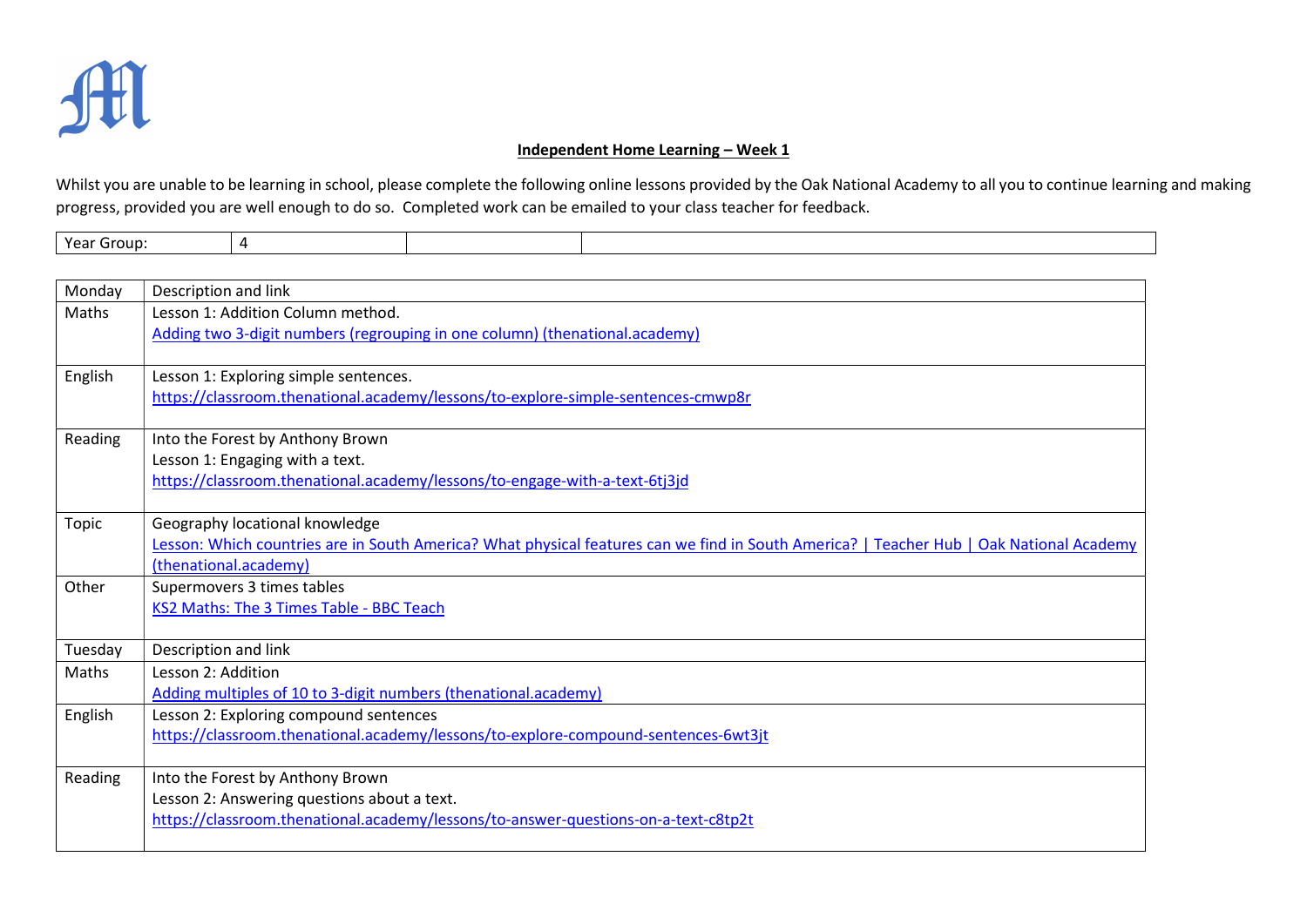

| Topic | Geography locational knowledge<br>Lesson: What are some of South America's most important human features?   Teacher Hub   Oak National Academy (thenational.academy) |
|-------|----------------------------------------------------------------------------------------------------------------------------------------------------------------------|
| Other | Supermovers - 2D Shapes                                                                                                                                              |
|       | KS2 Maths: 2D Shapes with Radzi - BBC Teach                                                                                                                          |

| Wednesday    | Description and link                                                                               |
|--------------|----------------------------------------------------------------------------------------------------|
| Maths        | Lesson 3: Subtraction                                                                              |
|              | Subtracting multiples of 10 from 3-digit numbers (thenational.academy)                             |
| English      | Lesson 3: Revising compound sentences                                                              |
|              | https://classroom.thenational.academy/lessons/to-revise-compound-sentences-c4t3jd                  |
|              |                                                                                                    |
| Reading      | Into the Forest by Anthony Brown                                                                   |
|              | Lesson 3: Answering questions about a text.                                                        |
|              | https://classroom.thenational.academy/lessons/to-answer-questions-on-a-text-61k66r                 |
| <b>Topic</b> | Geography locational knowledge                                                                     |
|              | Lesson: What is the geography of Chile?   Teacher Hub   Oak National Academy (thenational.academy) |
|              |                                                                                                    |
| Other        | Supermovers 3 times tables                                                                         |
|              | KS2 Maths: The 3 Times Table - BBC Teach                                                           |
| Thursday     | Description and link                                                                               |
| Maths        | Lessn 4: Addition / Subtraction                                                                    |
|              | Adding and subtracting multiples of 100 to/from 3-digit numbers (thenational.academy)              |
| English      | Lesson 4: Exploring Complex sentences                                                              |
|              | https://classroom.thenational.academy/lessons/to-explore-complex-sentences-60t66c                  |
| Reading      | Into the Forest by Anthony Brown                                                                   |
|              | Lesson 4: Answering questions about                                                                |
|              | https://classroom.thenational.academy/lessons/to-answer-questions-on-a-text-6mv3cr                 |
|              |                                                                                                    |
| Topic        | Geography locational knowledge                                                                     |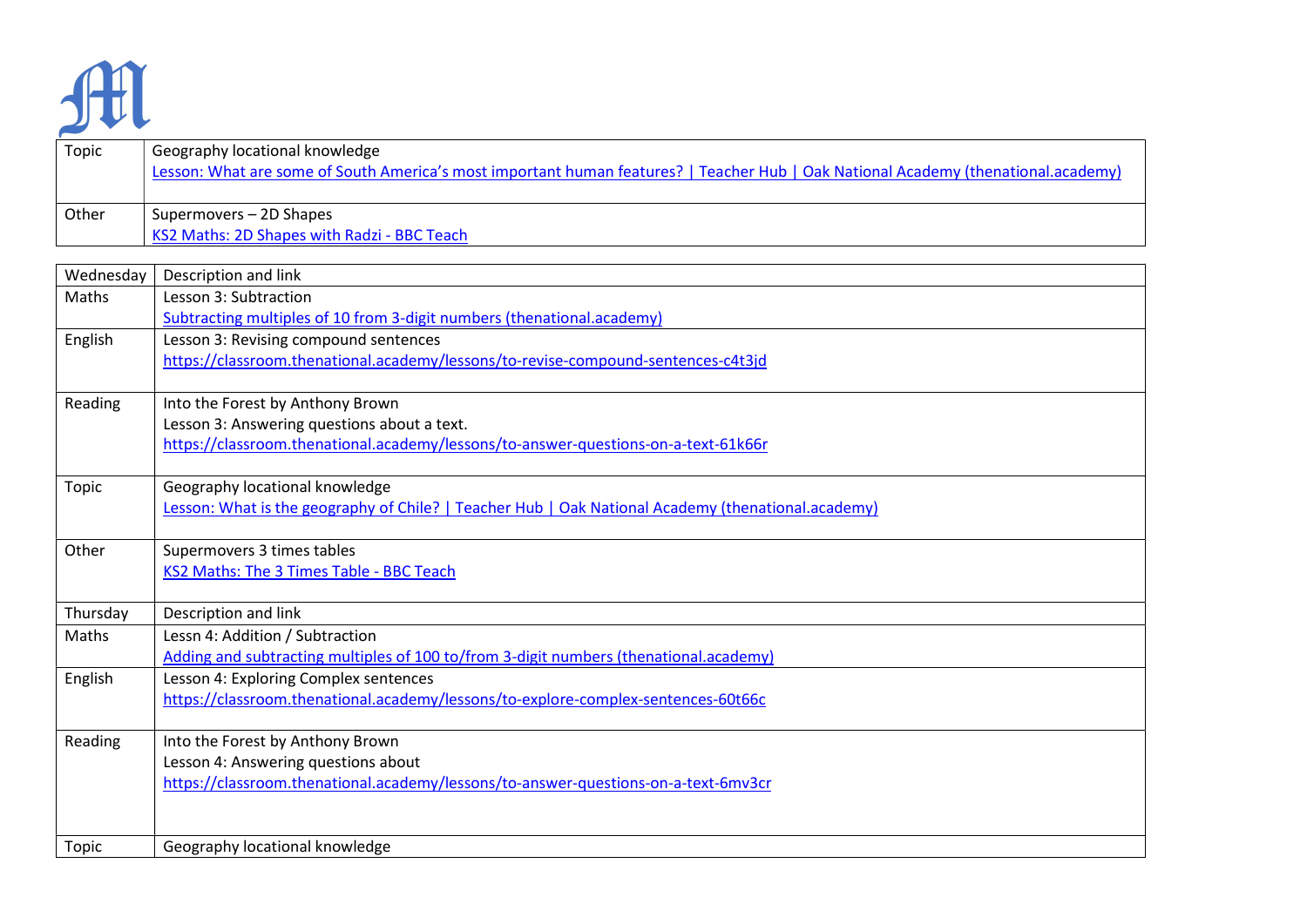

|       | Lesson: How are Chile and the UK similar and different?   Teacher Hub   Oak National Academy (thenational.academy) |  |
|-------|--------------------------------------------------------------------------------------------------------------------|--|
| Other | Supermovers 6 times table                                                                                          |  |
|       | KS2 Maths: The 6 Times Table with Fred the Red - BBC Teach                                                         |  |

If you have any questions, please email your class teacher.

| Friday  | Description and link                                                                                              |
|---------|-------------------------------------------------------------------------------------------------------------------|
| Maths   | Lesson 5:                                                                                                         |
|         | Adding two 3-digit numbers (without regrouping) (thenational.academy)                                             |
| English | Lesson 5: Exploring Complex sentences                                                                             |
|         | https://classroom.thenational.academy/lessons/to-explore-complex-sentences-c8r34r                                 |
|         |                                                                                                                   |
| Reading | Into the Forest by Anthony Brown                                                                                  |
|         | Lesson 5: To analyse the author's use of colour                                                                   |
|         | https://classroom.thenational.academy/lessons/to-analyse-the-authors-use-of-colour-c4rkgc                         |
|         |                                                                                                                   |
| Topic   | Spanish                                                                                                           |
|         | Lesson: Introducing and describing yourself in Spanish   Teacher Hub   Oak National Academy (thenational.academy) |
| Other   | Supermovers Homophones                                                                                            |
|         | KS2 English: Homophones with Johnny & Inel - BBC Teach                                                            |